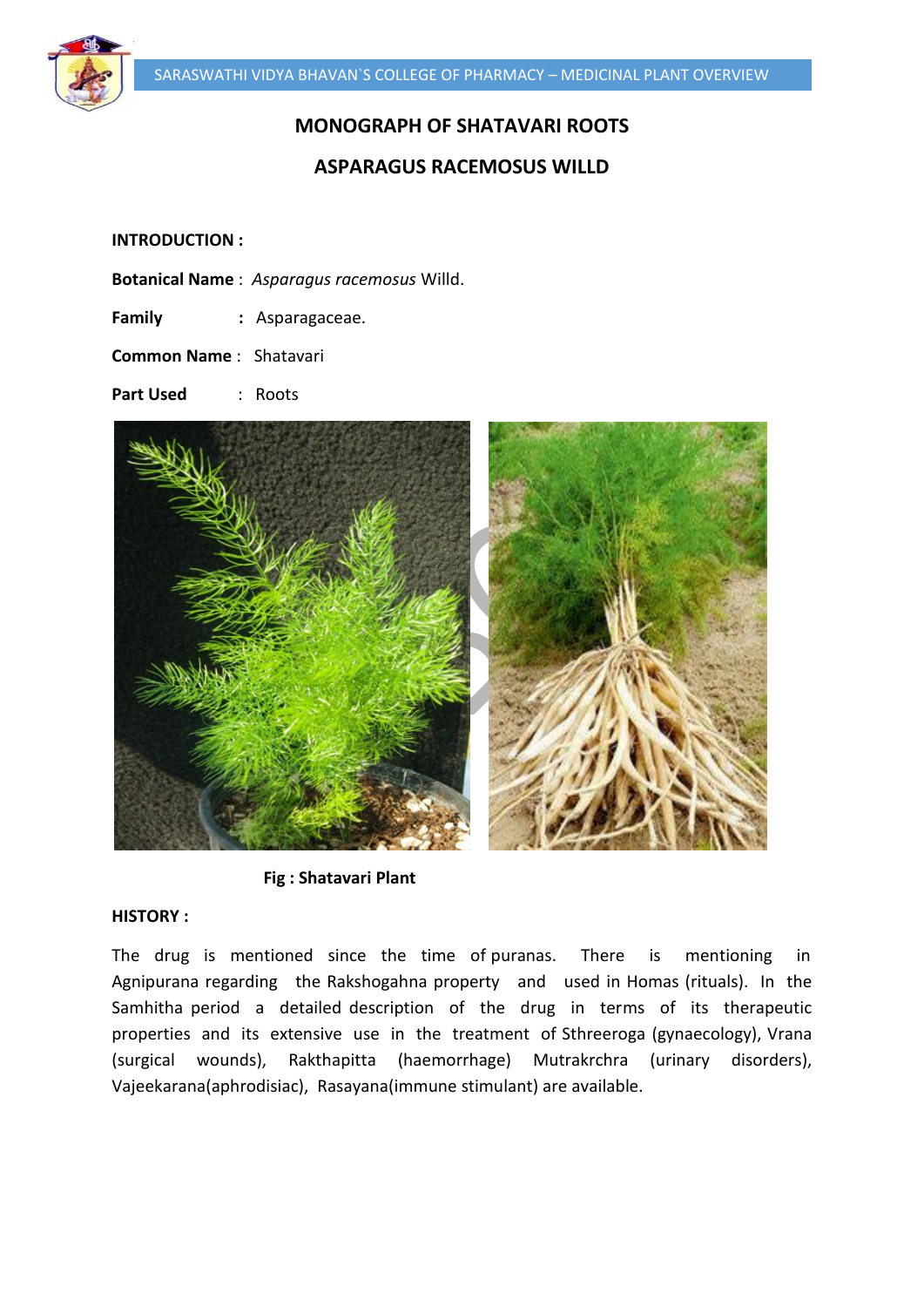

### **GEOGRAPHICAL SOURCE** :

The plant is indigenous to tropical India and quite commonly seen as an extensively branched. The plant is a climber. Root stock is stout and short and bears numerous considerably long, fusiform succulent tuberous roots, 30cm long, smooth tapering at both ends, succulent and tuberous. Stem have strong straight, recurved spines at the nodes. Leaves are reduced to minute chaffy scales.

### **PROPAGATION AND CULTIVATION :**

The plants is grown on sandy well drained soil. They can be propagated by seeds and divisions of rhizomatous disc. Seedling should be planted preferably on ridges, 60 in to 60 cm apart. Harvesting is recommended 40 months after plantation and continues for 10-15 years. Shatavari can also be propagated by shoot tip culture on MS medium supplemented with BAP (0.5mg/l).

### **DESCRIPTION** :

### **MORPHOLOGY :**

- Size and Shape : Roots are brown in colour, tuberous, elongated, tapering at both the ends swollen in the middle, up to 30-100 cm long.
- The fresh roots are fleshy and white in colour, contains epidermal hairs ;
- Taste is mucilaginous,
- Fracture is brittle.



 **Fig. Shatavari roots**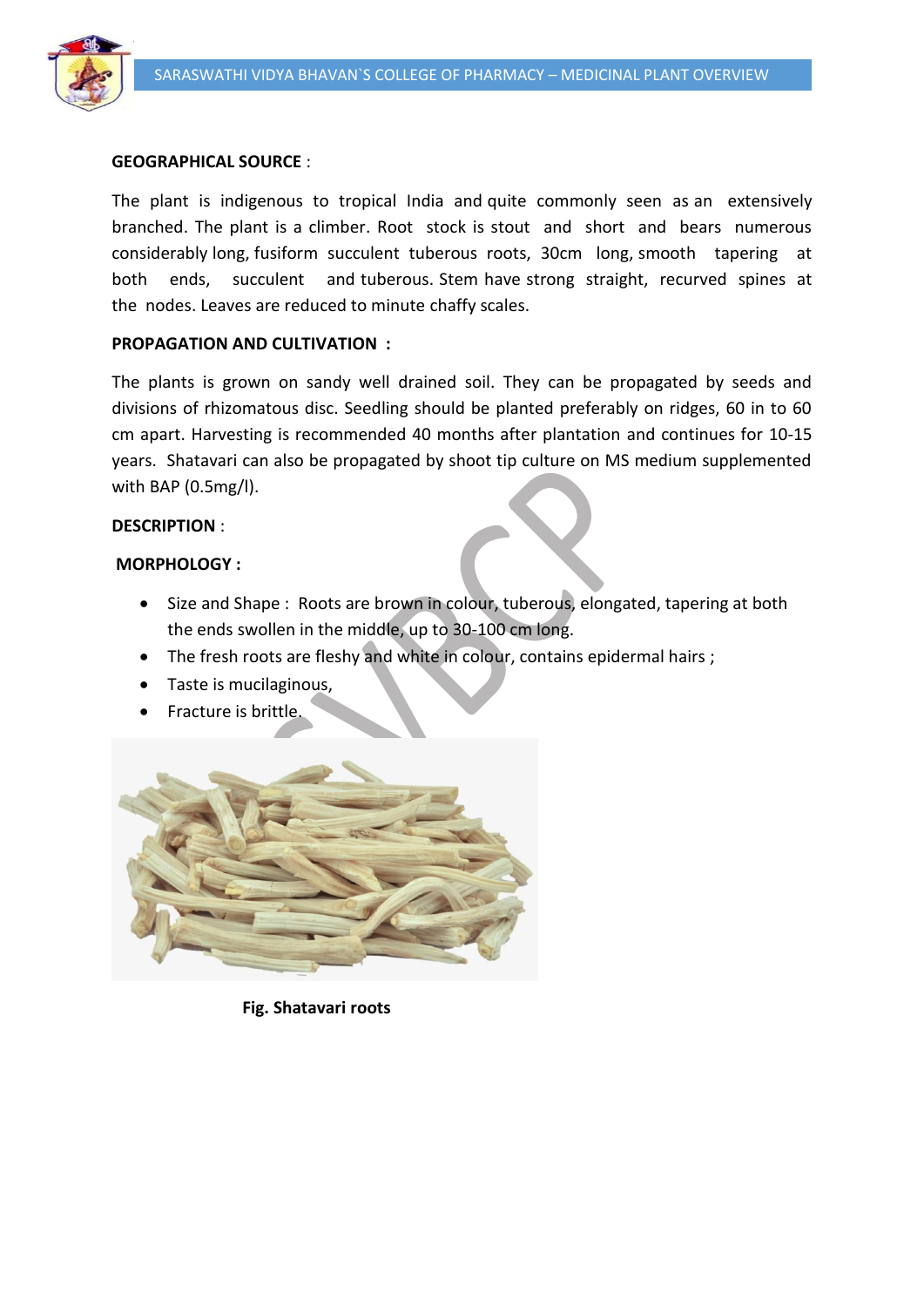

# **MICROSCOPY**

Transverse section of the root is circular or elliptical,

- **Epidermis :** Outer layer of piliferous cells, ruptured at places with unicellular root hairs
- **Cortex :** The outer cortex consists of 6 or 7 layers of polygonal, thick walled, lignified cells
- **Inner cortex :** comprises of 20 to 23 layers of oval to polygonal, thin-walled cells. Stone cells, and raphides of calcium oxalate is present in this region. 2 or 3 layers of stone cells are seen encircling the endodermis
- **Endodermis :** Single layer of thin-walled parenchymatous cells.
- **Pericycle :** It is present below endodermis as a single layer of compactly arranged cell.
- **Vascular bundles :** Xylem -consist of vessels, tracheids and parenchyma. Ex arch and radial in position. Phloem as patches seen alternating to the xylem vessels. Phloem is non lignified and appear like bunch of grapes
- **Pith** : composed of circular to oval parenchymatous cells.

# **POWDER CHARACTERISTICS:**

 Powder revealed presence of acicular crystals, raphides of calcium crystals, pitted vessels, tracheids



Annular pitted vessel



Raphides



Parenchymatous cells with stone cells



Pitted tracheid

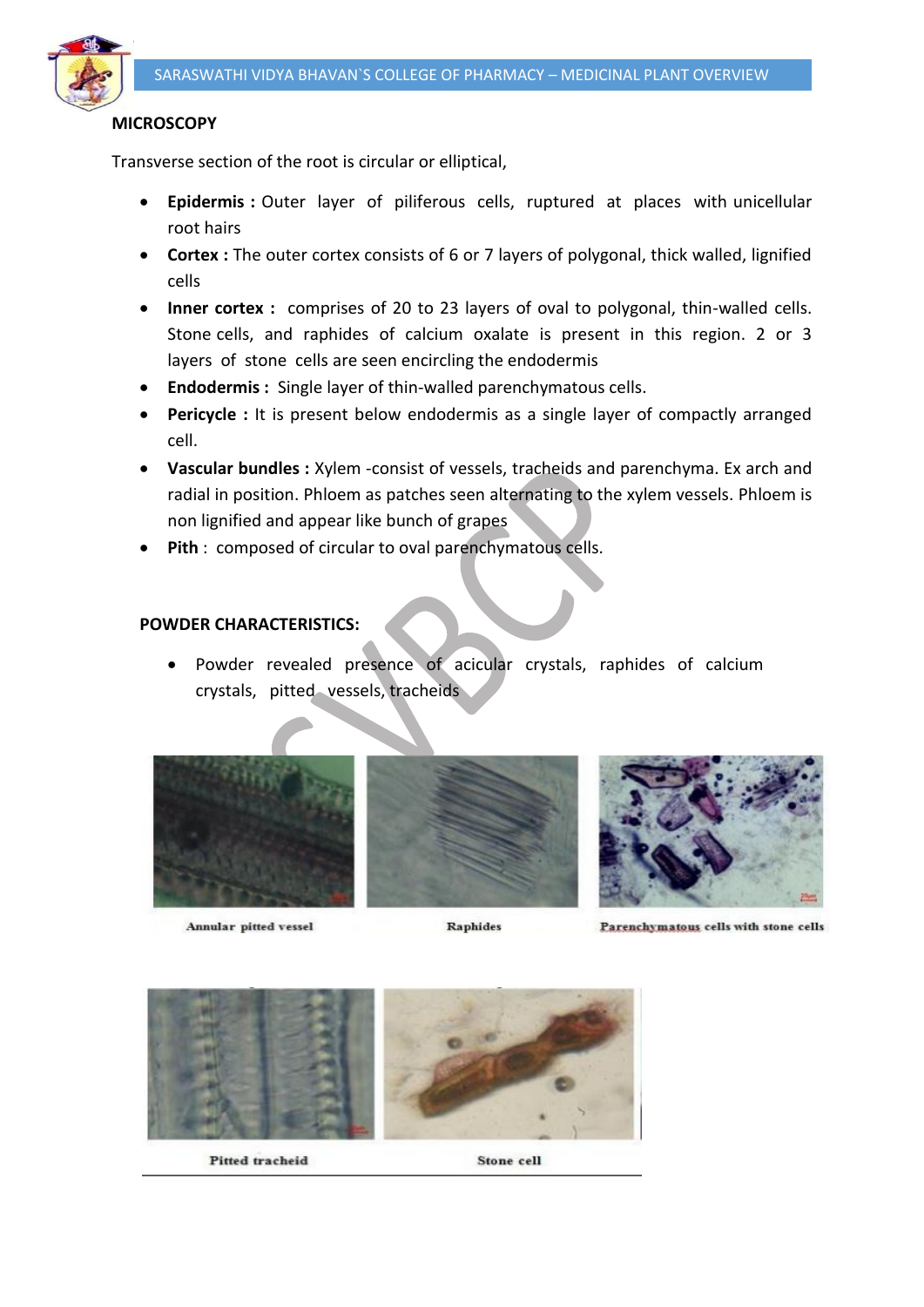



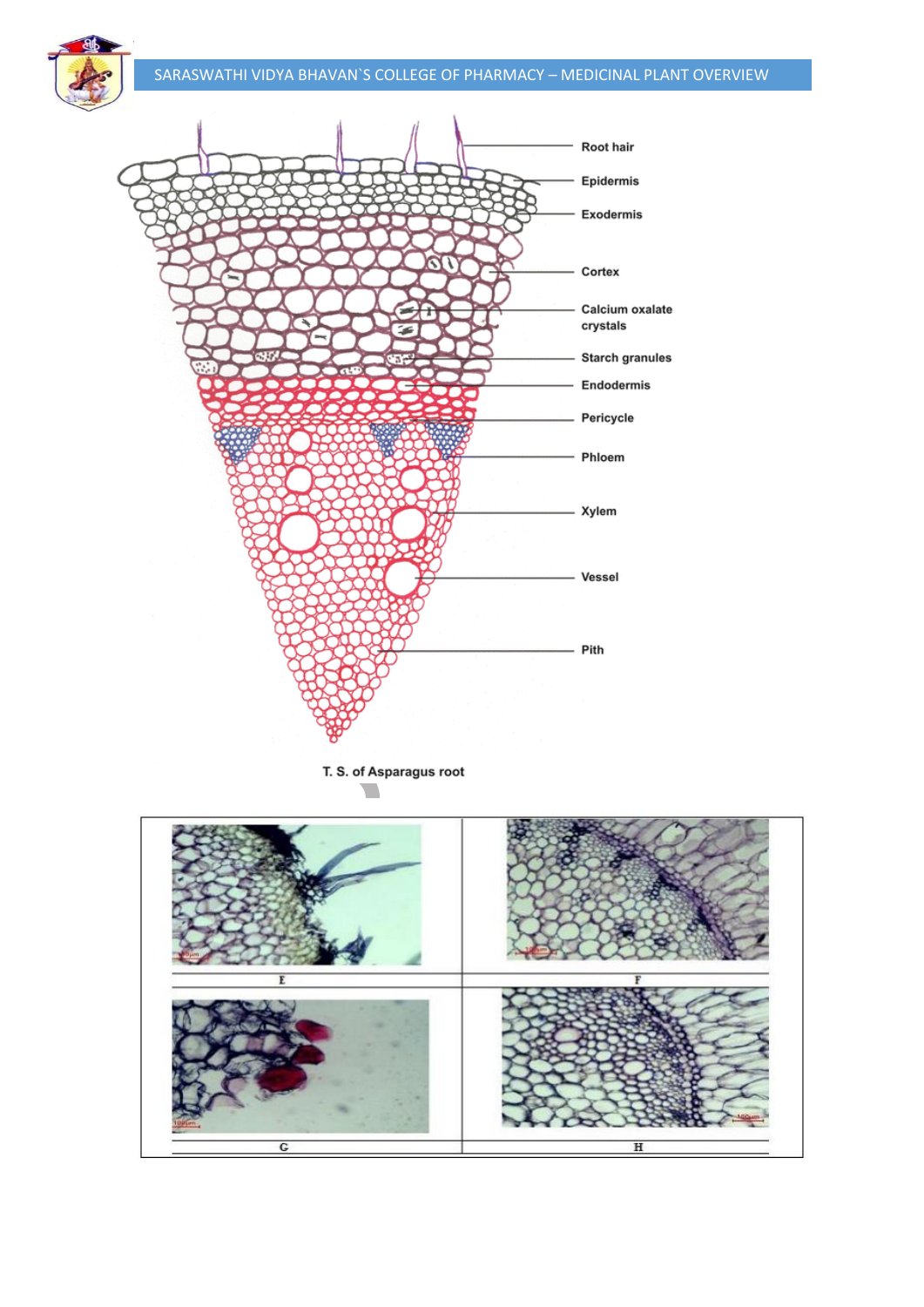

# **CHEMICAL CONSTITUENTS**

The Shatavari plant contains a large group of

- Isoflavones : Genistein and daidzein, kaempferol, quercetin, and rutin
- Steroidal saponins. Shatavarin I, Shatavarin IV.
- Others phytoconstituents are Asparagamine, 9, 10- dihydrophenanthrene
- Tanninsteroidal glycosides Asparagosides
- Sterols : Beta-Sitosterol and Stigmaterol
- Vitamins A, B1, B2, C, E, Mg, P, Ca, Fe, and folic acid.





 $R^1 = S^2 =$ ,  $R^2 = H$ : Shatavarin I

 $R = S<sup>2</sup>$ : Shatavarin IV

**Aglycone = Sarsapogenin** 

**Glycone = Glucose [(4-1)rahamnose](2-1) Glucose**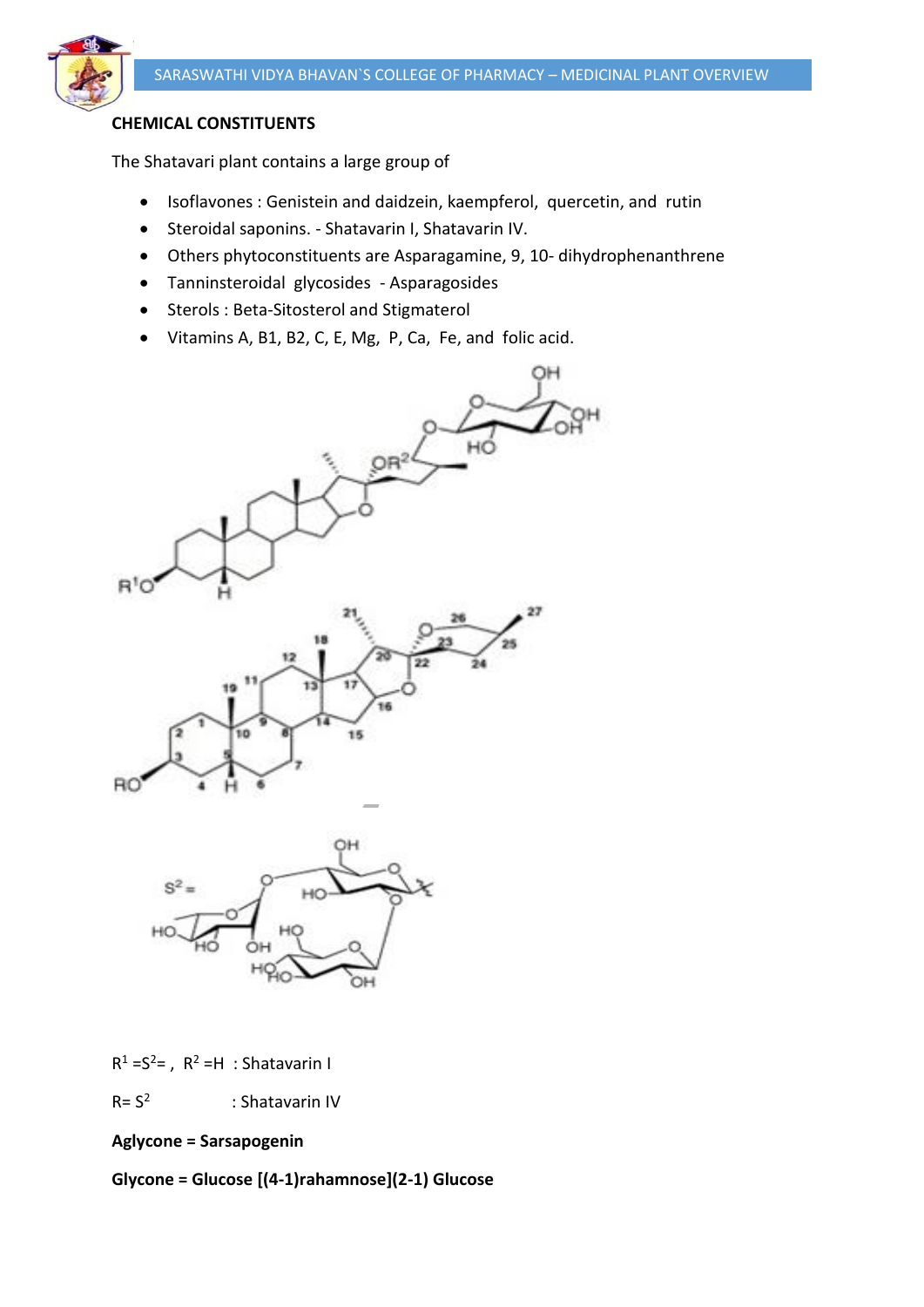

# **THERAPEUTIC ACTIVITY**

- **Phytoestrogenic activity** : Has lactogenic effect. Very effective in enhancing milk secretion during lactation. EveCare was found to be effective for in patients suffering from dysmenorrhea.
- **Neurodegenerative potential** : 'Mentat', is a psychotropic preparation effective in the treatment of alcohol abstinence induced withdrawal symptoms such as tremors, convulsions, hallucinations and anxiety in ethanol administered rats.
- **Adaptogenic activity** : 'Rasayana' is a group of plant drugs which besides improving defence mechanisms of the body also promote physical and mental health as well as provide strength and long life. Siotone' is herbal formulation which has significant adaptogenic activity and it reverse chronic stress-induced biochemical, physiological and behavioural perturbations.[59] 'EuMil' also like 'Siotone', exhibited significant adaptogenic and antistress activity.
- Antiulcerogenic agent. '
- Cholesterol Lowering property
- Anti-inflammatory activity
- Antibacterial activity

### **MARKETED PREPARATION :**

- Shatavari kalpa
- Shatavaryadi ghrita
- Garbhachintamani
- Shatavari panaka
- Brihatashwagandha ghrita

### **SUBSTITUTES AND ADULTERANTS** :

- Roots of *Asparagus sarmentosus Linn.,*
- *Asparagus curillus Ham.,*
- *Asparagus filicinus Ham*.